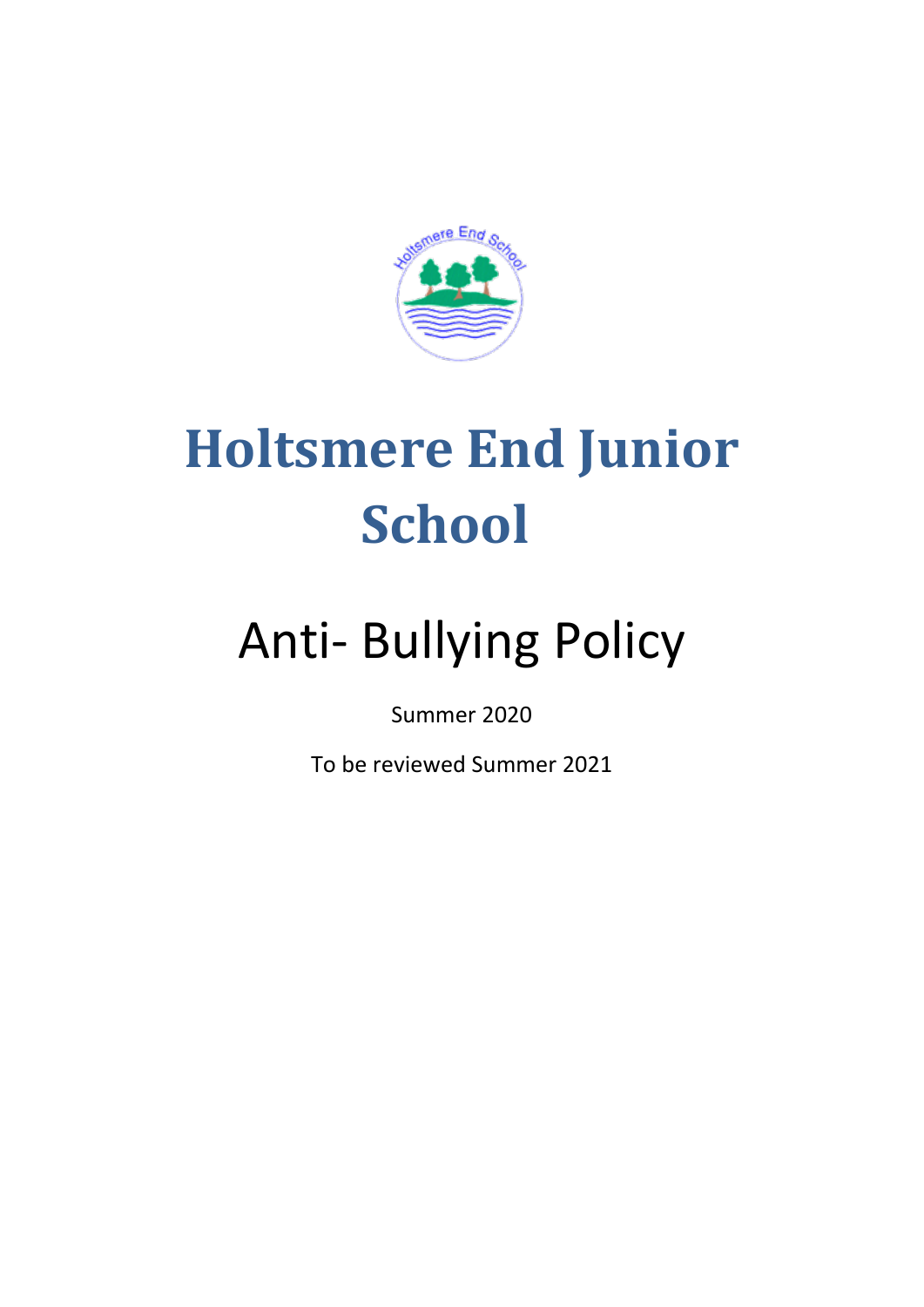#### **Principles and Values**

As a school we take bullying seriously. Pupils and parents should be assured that they will be supported when bullying is reported.

Bullying will not be tolerated. The school will seek ways to counter the effects of bullying that may occur within school or in the local community. The ethos of our school fosters high expectations of outstanding behaviour and we will challenge any behaviour that falls below this.

## **Objectives of this Policy**

• All governors, teaching and non-teaching staff, pupils and parents should have an understanding of what bullying is.

• All governors and teaching and non-teaching staff should know what the school policy is on bullying, and follow it when bullying is reported.

• All pupils and parents should know what the school policy is on bullying, and what they should do if bullying arises.

All of us have encountered bullying at some point in our lives, but we all deal with it differently. The aim of this policy is to work together to ensure that school is a safe place for children and adults to be, whether the school community is directly or indirectly affected by bullying or not.

# **What Is Bullying?**

Bullying is behaviour by an individual or group, usually repeated over time, that intentionally hurts another individual or group either physically or emotionally. In other words, **'lots of times, on purpose'.**

Bullying can be short term or continuous over long periods of time. Bullying can be:

 Emotional being unfriendly, excluding, tormenting (e.g. hiding books, threatening gestures)

- Physical pushing, kicking, hitting, punching or any use of violence
- Racial racial taunts, graffiti, gestures
- Sexual unwanted physical contact or sexually abusive comments
- Homophobic because of, or focussing on the issue of sexuality
- Direct or indirect
- Verbal name-calling, sarcasm, spreading rumours, teasing
- Cyber bullying All areas of internet ,such as email & internet chat room misuse
- Mobile threats by text messaging & calls
- Misuse of associated technology , i.e. camera & video facilities

Bullying may be related to: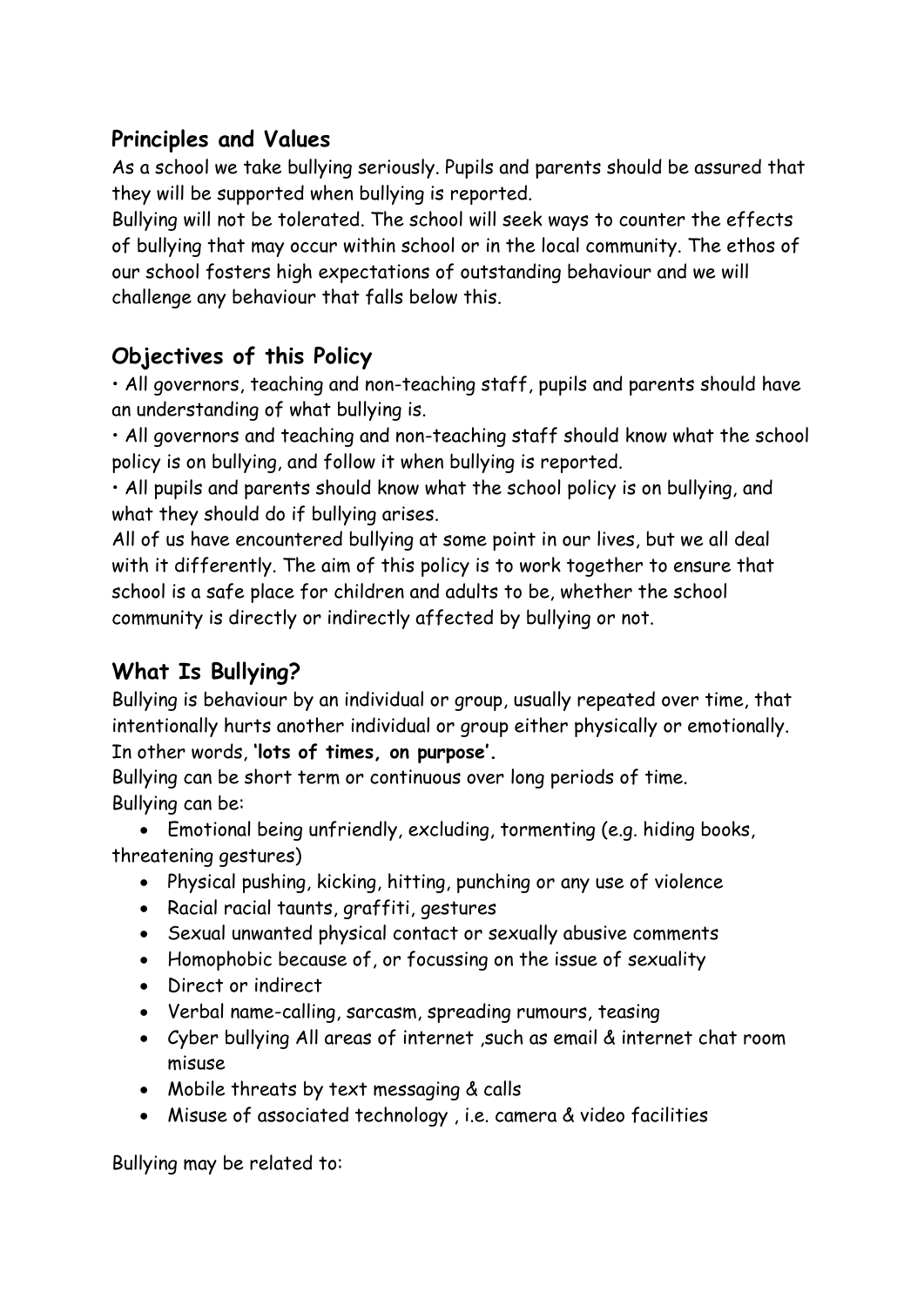- Race
- Religion
- Culture
- SEN or disability
- Appearance or health condition
- Home circumstances
- Sexual orientation, sexism, or sexual bullying

In law, the 8 protected characteristics/groups are: age (as an employer-but not applicable to pupils); disability; sex; gender reassignment; race; pregnancy and maternity; religion or belief; sexual orientation. In upholding the Equality Duty we will: 1) Publish equality information where appropriate, to provide as clear a picture as possible of how we have due regard for the need to eliminate discrimination and harassment, advance equality and foster good relations. 2) Ensure that all policy documentation provides evidence of equality within policies and practice. 3) Prepare and publish equality objectives at least every 4 years after considering the 8 protected characteristics.

Bullying can take place in the classroom, playground, toilets, on the journey to and from school, on residential trips and cyberspace. It can take place during the school day, in the classroom, in the corridor or toilets, on the playground, out of school whilst on residential visits, day visits, in group activities and between families in the local community.

#### **Bullies and Victims**

Bullying takes place where there is an imbalance of power of bully over victim. This can be achieved by:

- The size of the individual,
- The strength of the individual
- The numbers or group size involved
- Anonymity through the use of cyber bullying or using email, social networking sites, texts etc

Research shows that children whose parents are over-protective, may fall into the category of bully or victim in almost equal numbers. This makes these children more vulnerable to being bullied or becoming bullies, but this group is not exclusive.

Staff must remain vigilant about bullying and approach this in the same way as any other category of Child Abuse; that is, do not wait to be told before you raise concerns or deal directly with the matter. Children may not be aware that they are being bullied; they may be too young or have Special Educational Needs. Staff should be able to identify children who may be vulnerable and who could fall victim to bullying as well as those who may demonstrate bullying behaviour.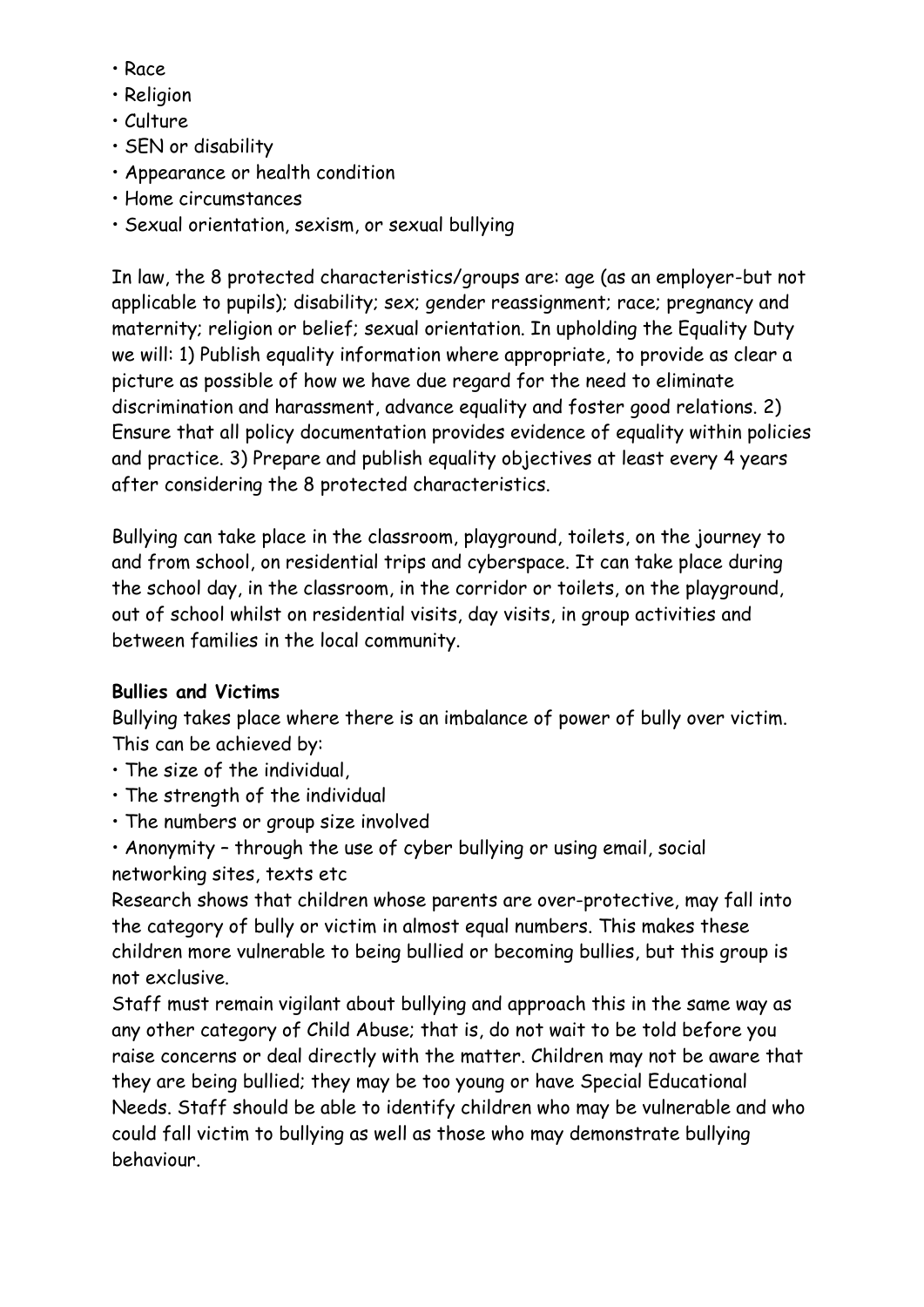Provocative Victim – research shows that some children are provocative victims this means that they actively seek responses from others, often using their own behaviours to insight a reaction from others to either bring attention to themselves or to get others into trouble.

### **Why is it Important to Respond to Bullying?**

Bullying hurts. No one deserves to be a victim of bullying. Bullying has the potential to damage the mental health of a victim. Everybody has the right to be treated with respect. Pupils who are bullying need to learn different ways of behaving.

#### **Signs and Symptoms**

A child may indicate by signs or behaviour that he or she is being bullied. Adults should be aware of these possible signs and that they should investigate if a child:

- is frightened of walking to or from school
- doesn't want to go on the school / public bus
- begs to be driven to school
- changes their usual routine
- is unwilling to go to school (school phobic)
- begins to truant
- becomes withdrawn anxious, or lacking in confidence
- starts stammering
- attempts or threatens suicide or runs away
- cries themselves to sleep at night or has nightmares
- feels ill in the morning
- begins to do poorly in school work
- comes home with clothes torn or books damaged
- has possessions which are damaged or " go missing"
- asks for money or starts stealing money (to pay bully)
- has dinner or other monies continually "lost"
- has unexplained cuts or bruises
- comes home starving (money / lunch has been stolen)
- becomes aggressive, disruptive or unreasonable
- is bullying other children or siblings
- stops eating
- is frightened to say what's wrong
- gives improbable excuses for any of the above
- is afraid to use the internet or mobile phone
- is nervous and jumpy when a cyber message is received
- lack of eye contact
- becoming short tempered
- change in attitude to people at home.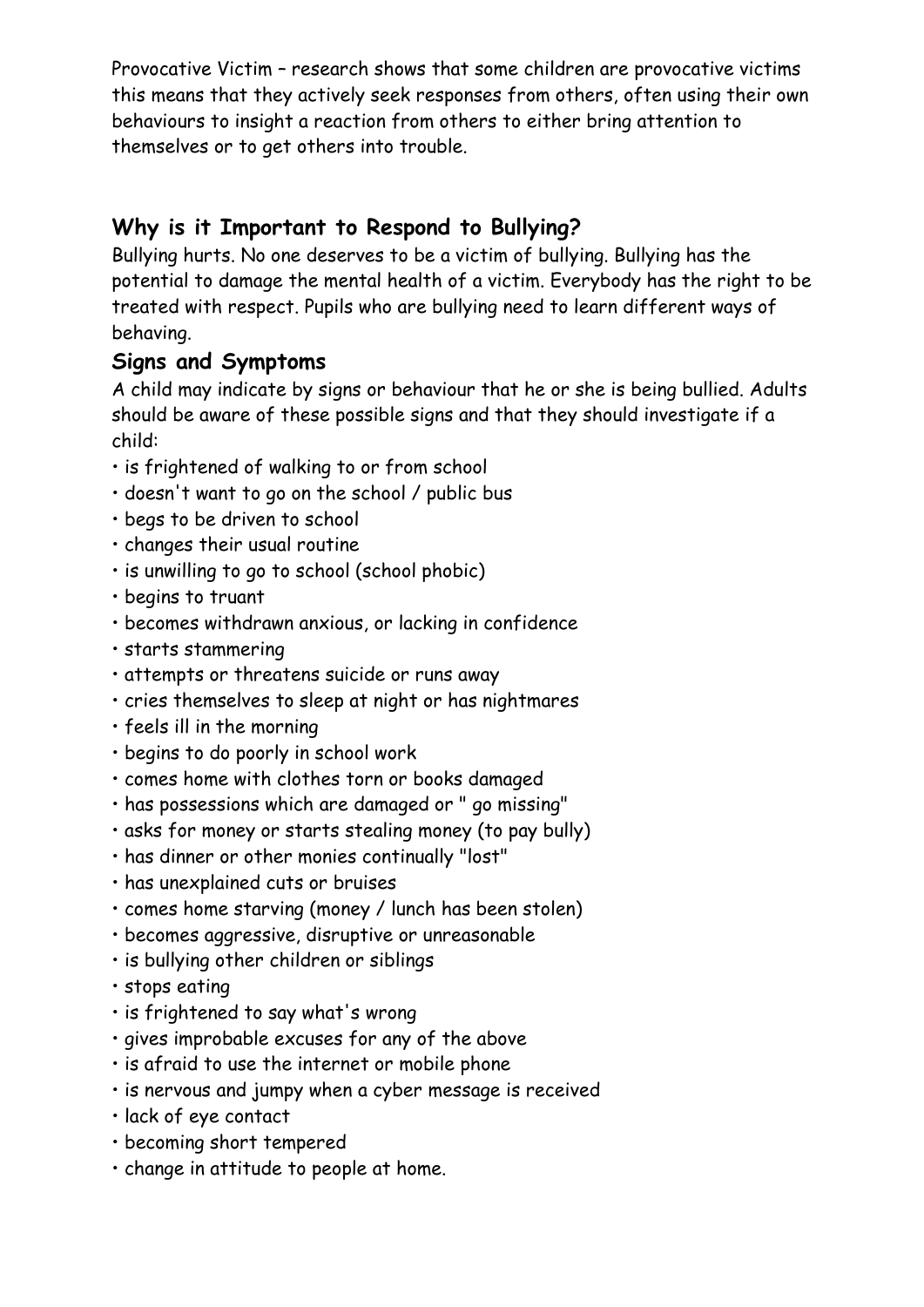These signs and behaviours could indicate other problems, but bullying should be considered a possibility and should be investigated

#### **Outcomes**

1. All known/reported incidences of bullying will be investigated by the class teacher or by a senior member of staff.

2. Parents of the victim may also be questioned about the incident or about their general concerns.

3. The bully (bullies) may be asked to genuinely apologise. Other consequences may take place. Eg a parent being informed about their child's behaviour.

4. In some cases, outside agencies may be requested to support the school or family in dealing with bulling eg police, counsellor etc.

5. In serious cases, suspension or even exclusion will be considered.

6. If possible, the pupils will be reconciled.

7. After the incident / incidents have been investigated and dealt with, each case

will be monitored to ensure repeated bullying does not take place.

#### **Prevention**

At Holtsmere End Junior School we use a variety of methods for helping children to prevent bullying through class assemblies, Circle Time and PSHE. Anti-Bullying workshops E-Safety assemblies and a class Worry Box, Children are also consulted through in-school pupil questionnaires. The results of these questionnaires are promptly responded to by staff.

The ethos and working philosophy of Holtsmere End Junior School means that all staff actively encourage children to have respect for each other and for other people's property.

Good and kind/polite behaviour is regularly acknowledged and rewarded. Staff will regularly discuss bullying, this will inform children that we are serious about dealing with bullying and leads to open conversations and increased confidence in children to want to discuss bullying.

Staff will reinforce expectations of behaviour as a regular discussion. Take part in Anti-Bullying week termly

Staff to follow the equality policy; welcoming every child to our school. Staff must be careful not to highlight differences of children or an individual child, even if this is done in jest. This gives other children advocacy to use this difference to begin calling names or teasing.

Staff must be vigilant regarding groups of friends together. Groups/gangs bring about the imbalance of power and must be broken up from around the central bully.

Staff must reinforce a general message that children do not have to be friends with everyone else, but they must be respectful of everyone else's feelings.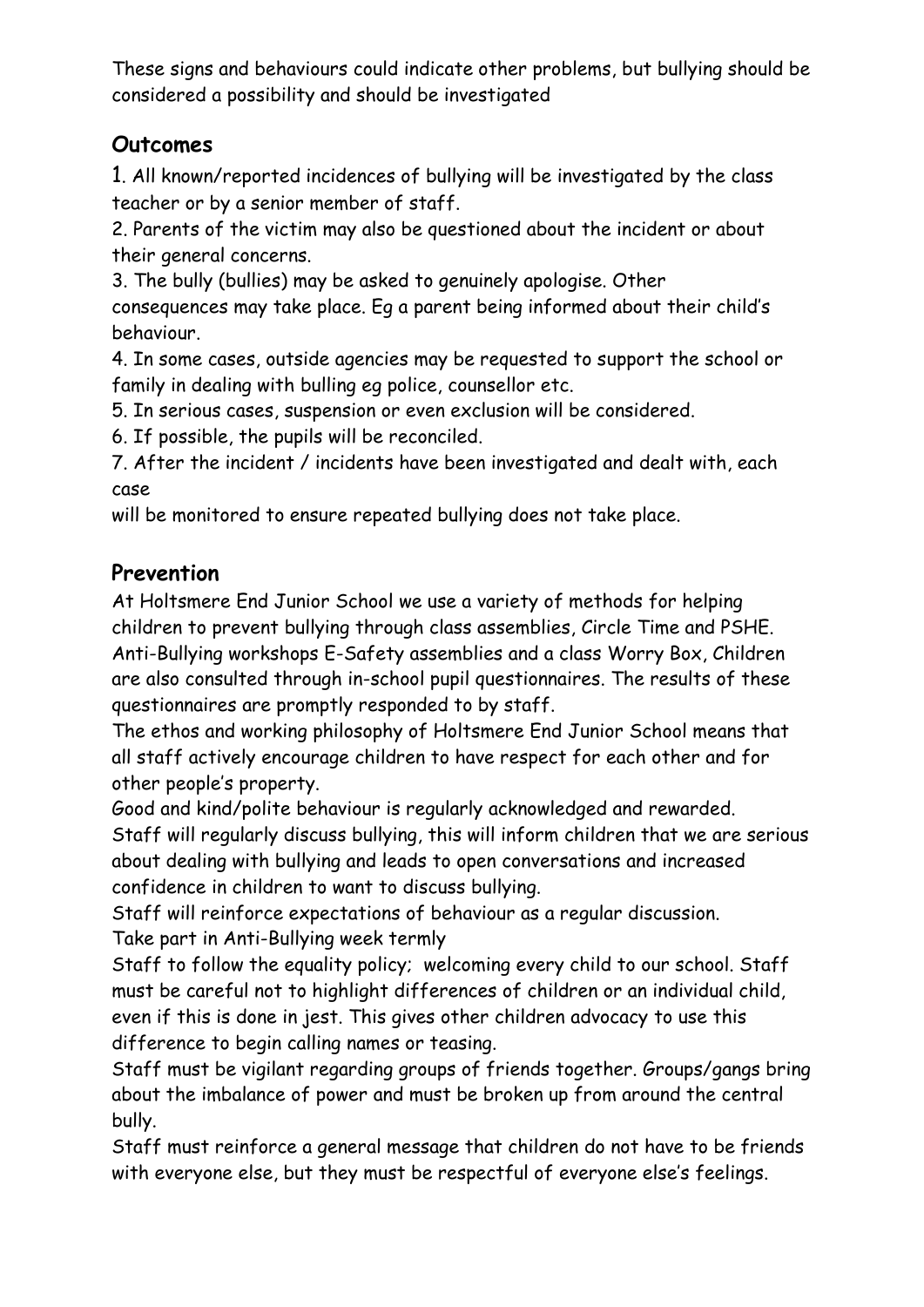In the 2010 Lifestyle Survey, 10% of children said that they had encountered some form of bullying.

Children are involved in the prevention of bullying as and when appropriate, these may include:

- writing a set of school or class rules
- signing a behaviour contract
- writing stories or poems or drawing pictures about bullying
- reading stories about bullying or having them read to a class or assembly
- making up role-plays about what to do through scenarios of bullying
- having discussions about bullying and why it matters that bullies are dealt with quickly

If a child feels that they are being bullied then there are several procedures that they are encouraged to follow: (not hierarchical)

- Tell a friend
- Tell your School Council rep
- Tell a teacher or adult whom you feel you can trust
- Write your concern and post it in the 'worry box
- Talk to a school 'buddy' or 'peer mediator'
- Tell a parent or adult at home whom you feel you can trust
- Discuss it as part of your Circle Time during PSHE lessons
- Ring Childline and follow the advice given

#### **Recording of Bullying Incidents**

When an incident of bullying has been reported, staff must be prepared to record and report each incident. It must be investigated and recorded. This will then be looked at by a member of the SLT and a form completed. Part of this form helps determine if the incident recorded can be identified as bullying or not. The form also requires actions taken to be completed.

On and with this record, notes should be written detailing: who was allegedly involved, where and when the incident took place, what happened; what action was taken and by whom and how it was followed up. The bullying incident sheet will then be placed in the front of the Class folder. A copy MUST be given to the Head teacher who will then ensure that it is recorded in the school bullying incident book.

In the case of racist bullying, this must be reported to the Headteacher. Confirmed cases of bullying must be recorded following the ROC procedure, as with any case of Child protection.

The Headteacher should advise which level of ROC should be used.